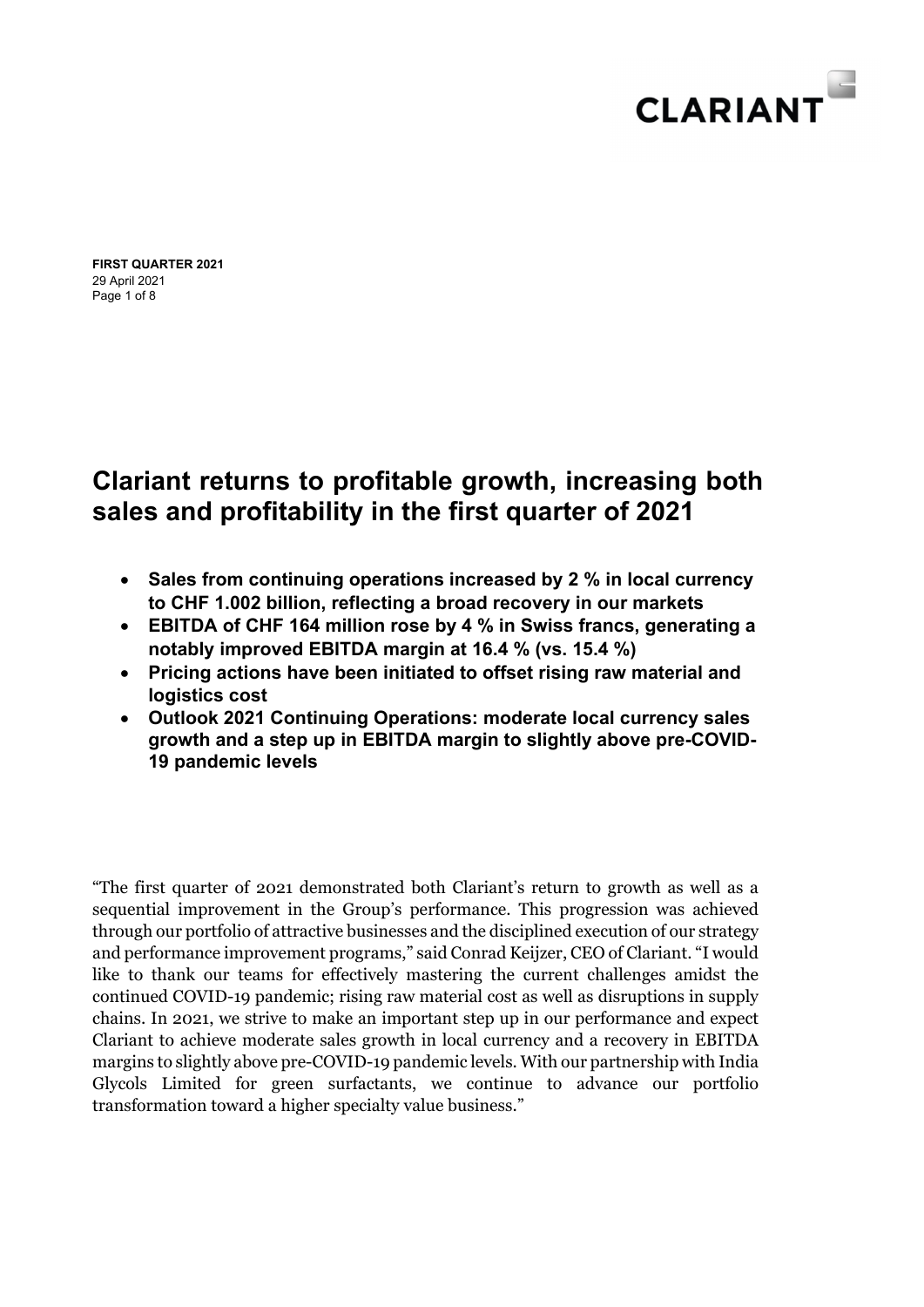

## **Key Financial Data**

| <b>Continuing operations</b>    | <b>First Quarter</b> |        |                |   |  |
|---------------------------------|----------------------|--------|----------------|---|--|
| in CHF million                  | 2021                 | 2020   | $%$ CHF $%$ LC |   |  |
| Sales                           | 1 0 0 2              | 1019   | -2             | 2 |  |
| <b>EBITDA</b>                   | 164                  | 157    | 4              |   |  |
| - margin                        | 16.4 %               | 15.4 % |                |   |  |
| EBITDA before exceptional items | 168                  | 163    | 3              |   |  |
| - margin                        | 16.8%                | 16.0%  |                |   |  |

## **First Quarter 2021 – Progression towards mid-term targets**

Muttenz, April 29, 2021 - Clariant, a focused, sustainable, and innovative specialty chemical company, today announced first quarter 2021 continuing operations sales of CHF 1.002 billion, compared to CHF 1.019 billion in the first quarter of 2020. This corresponds to a 2 % increase in local currency, whereas depreciating currencies led to a 2 % decrease in Swiss francs. The local currency expansion was driven by positive pricing.

On a regional basis, sales in Europe increased by 17 % in local currency due in part to the weather-related improvement in the Aviation business. Sales in Asia also grew by 9 %, driven by the economic recovery and the undemanding comparison base in China in the first quarter of 2020. This improvement was followed closely by Latin America, where sales rose by 4 %. Sales in the Middle East & Africa declined by 9 %, while North America was 27 % lower primarily driven by the continued challenging environment in Oil Services and the business disruptions in Texas due to the winter storms.

The Care Chemicals Business Area increased sales by 7 % in local currency due to improvements in both Consumer Care as well as Industrial Applications in the first quarter of 2021. Catalysis sales rose by a notable 10 % in local currency primarily due to the strong sales development in Petrochemicals. Natural Resources sales declined by 6 % in local currency due to the particularly challenging comparison base in the first quarter of 2020 as well as the continued weakness in the Oil and Refinery businesses.

The continuing operations EBITDA rose by 4 % in Swiss francs to CHF 164 million, positively influenced by the sales expansion in the first quarter of 2021 and the efficiency program-driven cost savings in the amount of CHF 6 million, which generated improvements in each of the three Business Areas. As a consequence, the EBITDA margin improved significantly to 16.4 % versus 15.4 % in the same period of the previous year.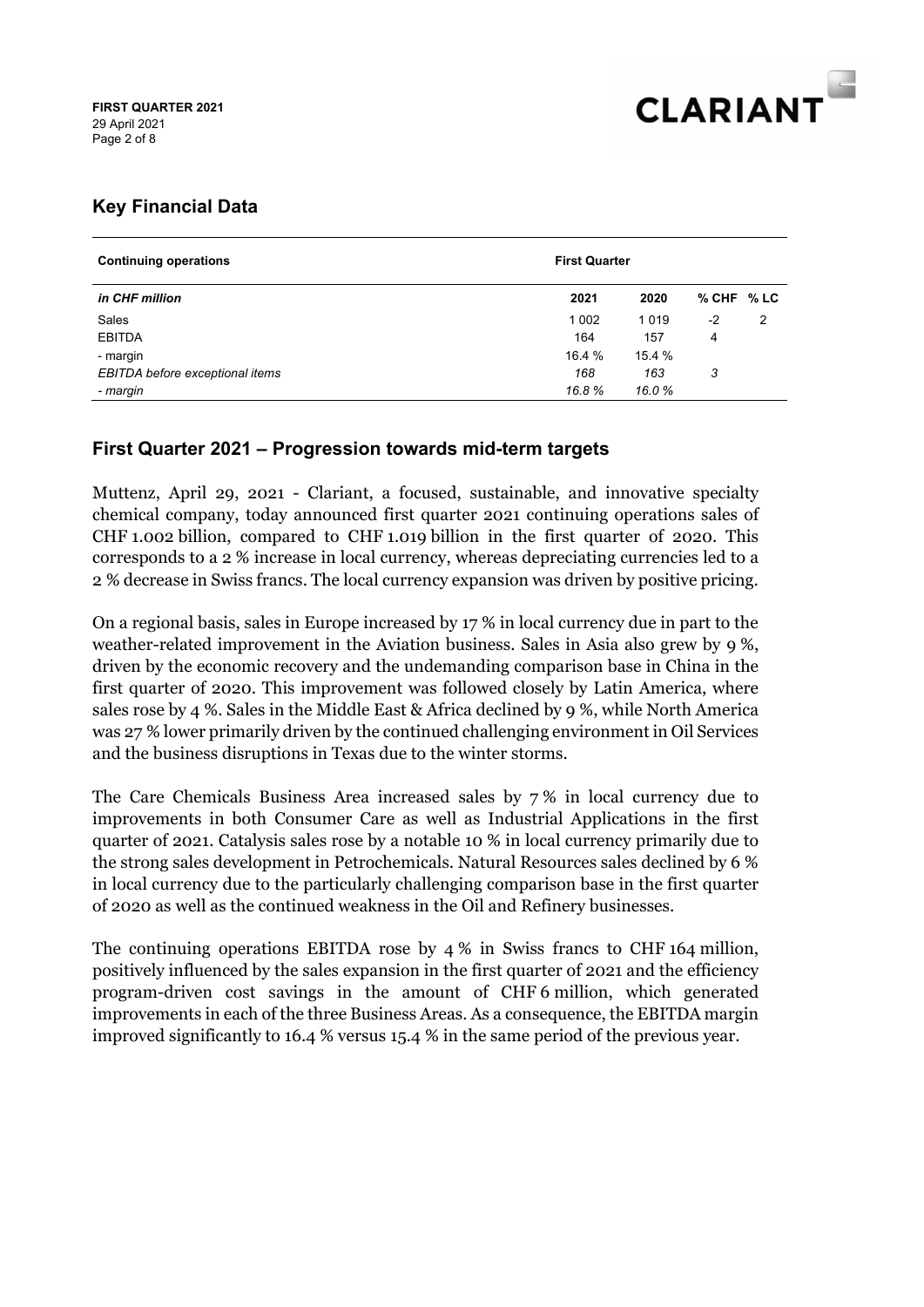Page 3 of 8 **FIRST QUARTER 2021**  29 April 2021



#### **Discontinued operations**

For the first quarter of 2021, on a like-for-like basis, sales in discontinued operations (Pigments) increased by 4 % in local currency and remained unchanged in Swiss francs.

The EBITDA decreased in absolute value year-on-year due to the divestment of the Masterbatches business. The profitability of the underlying Pigments businesses was positively impacted by the higher sales as well as the execution of the efficiency program.

A Clariant subsidiary in the United States has been named along with many other defendants in lawsuits involving per- and polyfluoroalkyl substances (PFAS). Clariant is monitoring the development of these cases, which relate to the respective business divested in 2013, and is defending all litigation matters related to PFAS. As of this point in time, Clariant cannot assess if these litigations will have a material impact on Clariant's financial results.

## **Outlook – Focused portfolio to achieve above-market growth, higher profitability, and stronger cash generation in the mid-term**

Clariant is a focused, sustainable, and innovative specialty chemical company that aims to grow above the market to achieve higher profitability through sustainability and innovation. The Group is significantly reshaping its portfolio through the divestment of Healthcare Packaging in 2019, the sale of Masterbatches in 2020, and the planned divestment of Pigments.

For the second quarter of 2021, Clariant expects moderate growth in local currency versus the prior year among all three Business Areas driven by the recovery of Industrial Applications in Care Chemicals, demand for Petrochemicals in Catalysis, and continued growth in Additives and Functional Minerals in Natural Resources. Clariant aims to defend its first quarter 2021 margins in the second quarter of 2021 via cost discipline and pricing actions to overcome the rise in raw material, and logistics cost. Looking at the full year 2021, Clariant expects to achieve moderate local currency sales growth in continuing operations and a step up in EBITDA margin to slightly above pre-COVID-19 pandemic levels on the back of the growth of its specialty portfolio and the positive impact of the performance programs. This is based on an assumption of a continued economic recovery, while uncertainty remains high.

In the mid-term, Clariant expects its continuing businesses to achieve above-market growth, higher profitability, and stronger cash generation based on the focused three pillars and high value specialty portfolio.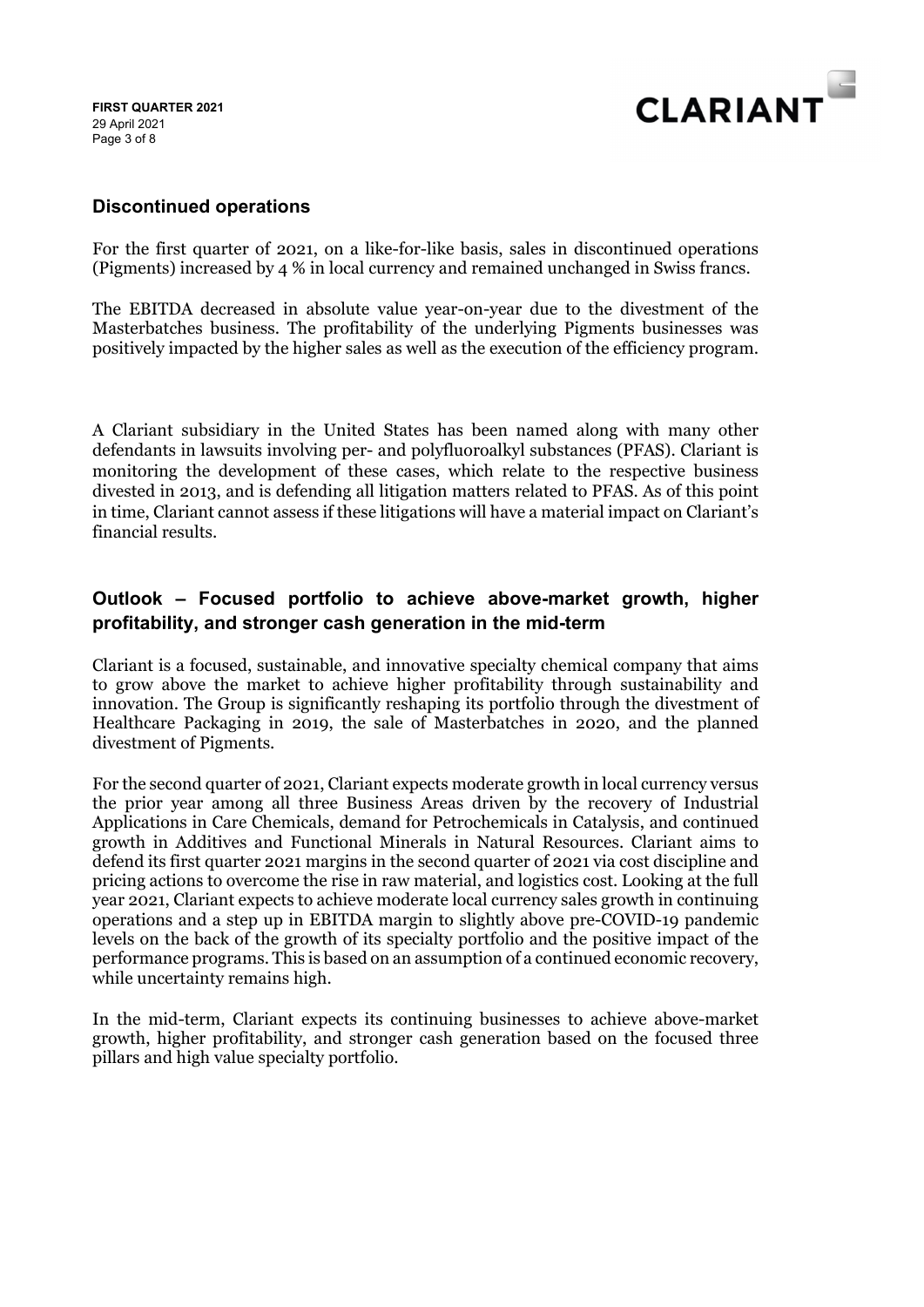

# **Business Discussion**

## **Business Area Care Chemicals**

|                                 | <b>First Quarter</b> |        |       |        |
|---------------------------------|----------------------|--------|-------|--------|
| in CHF Million                  | 2021                 | 2020   | % CHF | $%$ LC |
| Sales                           | 404                  | 387    | 4     | 7      |
| <b>EBITDA</b>                   | 80                   | 69     | 16    |        |
| - margin                        | 19.8 %               | 17.8%  |       |        |
| EBITDA before exceptional items | 80                   | 70     | 14    |        |
| - margin                        | 19.8 %               | 18.1 % |       |        |

#### **Sales**

In the first quarter of 2021, sales in the Care Chemicals Business Area increased by a resounding 7 % in local currency and by 4 % in Swiss francs versus the first quarter of 2020. Consumer Care sales increased in a high single-digit range, underpinned by strong expansion in Crop Solutions and Home Care. Industrial Applications sales also developed favorably in a mid-single-digit growth range, primarily due to the continued strong performance in Coatings, the recovery in Industrial Lubricants, and the weather-related demand improvement in the Aviation business.

Sales in Asia and Latin America grew in double digits in local currency while Europe also expanded in a mid-single-digit range. The positive development in Europe was buoyed by the robust Aviation business, supported by the inclement weather, in spite of the unchanged restricted air traffic situation. The development in North America remained weak due to business disruptions in Texas, which were attributable to the winter storms.

## **EBITDA Margin**

The EBITDA margin increased significantly to 19.8 % from 17.8 %. The margin improvement was attributable to higher sales, the subsequent operating leverage improvement and also the realization of efficiency program-driven cost savings while prices were adjusted to counteract increases in raw material and logistics cost.

## **Clariant Insight**

In March 2021, Clariant and India Glycols Limited (IGL), a leading company in the manufacturing of green technology-based chemicals, announced a strategic partnership in renewable ethylene oxide (EO) derivatives. By combining production and distribution capacities, this joint venture is on track to become a leading supplier of renewable materials to the rapidly growing consumer care market in India and neighboring countries. Concurrently, it is providing Clariant with the ability to leverage green EO derivatives globally across the Home Care, Personal Care, and Industrial Applications segments of its Care Chemicals business. This cooperation is an example of how Clariant is prioritizing its commitment to supporting the Group's targets and to furthering growth via sustainable solutions that meet the rising demand of our customers.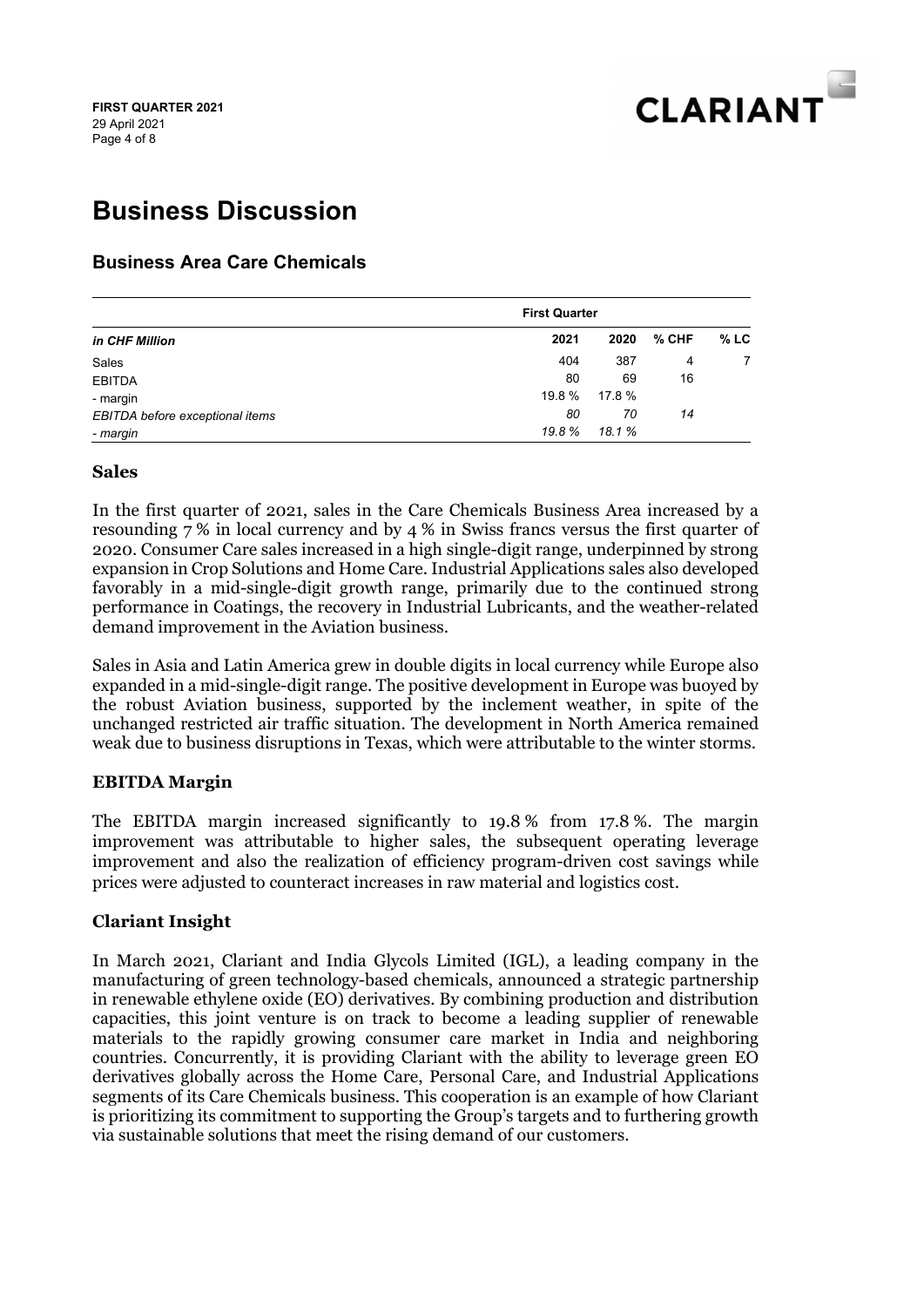

## **Business Area Catalysis**

| in CHF Million                  | <b>First Quarter</b> |        |       |        |
|---------------------------------|----------------------|--------|-------|--------|
|                                 | 2021                 | 2020   | % CHF | $%$ LC |
| Sales                           | 193                  | 182    | 6     | 10     |
| <b>EBITDA</b>                   | 38                   | 24     | 58    |        |
| - margin                        | 19.7 %               | 13.2 % |       |        |
| EBITDA before exceptional items | 38                   | 25     | 52    |        |
| - margin                        | 19.7 %               | 13.7 % |       |        |

#### **Sales**

Sales in the Catalysis Business Area increased by a notable 10 % in local currency and by 6 % in Swiss francs in the first quarter of 2021. This trend, which was prevalent throughout 2020, continued with a strong sales development in Petrochemicals as well as an additional sales contribution from emission-control catalysts in India, which are used for motorized scooters.

From a regional perspective, sales expanded strongly in Europe, while the development in Asia was largely unchanged. North America, the Middle East & Africa, as well as Latin America reported lower sales. These regional quarterly developments should not be interpreted as trends, but rather reflect the project nature of the catalyst business.

#### **EBITDA Margin**

The EBITDA margin increased significantly to 19.7 % from 13.2 % as a result of the favorable product and project mix and cost savings originating from the efficiency program despite the COVID-19 pandemic-driven contribution from the lower-margin emission-control catalyst businesses.

Though margins can fluctuate significantly over the quarters of a calendar year, the fundamentals for Catalysis remain positive for the current year based on the present demand pattern, our portfolio strength, and proven innovation capability.

## **Clariant Insight**

In March 2021, Clariant celebrated the opening of its new Clariant Innovation Center China – the "One Clariant Campus" (OCC). This Innovation Center underlines a core element of Catalysis' regional strategy of becoming a true "China Insider." The new OCC enables Catalysis to enhance its regional footprint through local production and local R&D, to strengthen local engineering services and capabilities, as well as to maintain and innovate the portfolio for local requirements. It will also facilitate the development of local partnerships and local co-operations and foster local trends and sustainability. With the new full-fledged R&D center in China, Catalysis aims to be the leading innovator in catalysts, benefitting customers in China and beyond.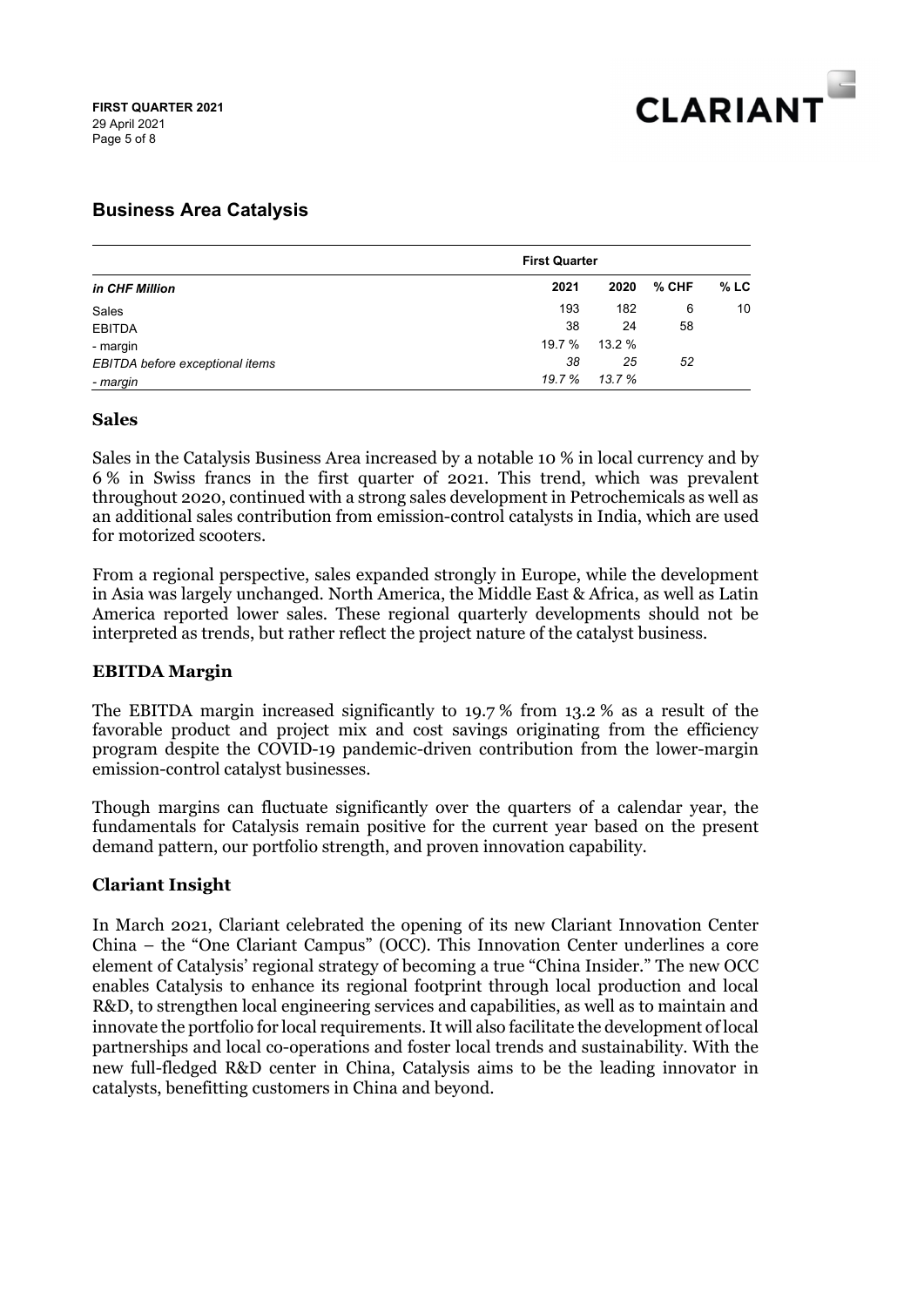

## **Business Area Natural Resources**

| in CHF Million                  |        | <b>First Quarter</b> |       |         |
|---------------------------------|--------|----------------------|-------|---------|
|                                 | 2021   | 2020                 | % CHF | $\%$ LC |
| Sales                           | 405    | 450                  | $-10$ | -6      |
| <b>EBITDA</b>                   | 68     | 86                   | $-21$ |         |
| - margin                        | 16.8 % | 19.1 %               |       |         |
| EBITDA before exceptional items | 69     | 86                   | $-20$ |         |
| - margin                        | 17.0 % | 19.1%                |       |         |

#### **Sales**

Sales in the Natural Resources Business Area decreased by 6 % in local currency and by 10 % in Swiss francs in the first quarter of 2021.

The Oil and Mining Services business reported a double-digit sales decline in local currency due in part to the particularly challenging comparison base in the first quarter of 2020 as well as the continued weakness in Oil Services and Refinery. Nevertheless, Mining Services sales again remained robust and grew at a low single-digit rate.

Sales in Functional Minerals rose at a high single-digit rate in local currency. The Foundry business clearly benefitted from the recovered European and Chinese automobile industries and grew strongly. This expansion more than offset the staid development in the Purification business for edible oils, where the bentonite requirements are subject to the quality of the respective crops as well as the weather conditions, both of which were comparatively good in the first quarter of 2021.

Additives sales increased in a lofty high-teen range in local currency. The resounding expansion resulted from a notable recovery in the relevant end markets, such as the electrical and electronics markets, the automotive sector, and fiber applications.

#### **EBITDA Margin**

In the first quarter of 2021, the EBITDA margin decreased to 16.8 % versus a record high comparison base of 19.1 % in the previous year. The decline is attributable to the continued difficult environment in Oil Services, while Functional Minerals almost reached last year's high margin levels and Additives recorded an improvement. The previously announced efficiency programs generated the anticipated cost savings, and prices continue to be adjusted to counteract increases in raw material and logistics cost.

## **Clariant Insight**

In March 2021, Clariant opened a joint venture production facility for high-end stabilizer additives in Cangzhou, China. This facility forms the centerpiece of the partnership between Clariant and Beijing Tiangang Auxiliary Co., Ltd., a privately owned producer and leading supplier of light stabilizers in China. Through this facility, the two companies will continue their successful cooperation with an enhanced ability to fulfill the increasing demand from local growth industries in China, such as the automotive and textile industry and the coatings industry for high-end process and light stabilizers. Process and light stabilizers are types of additives used to reduce the degradation of plastics, in particular caused by exposure to environmental conditions such as light, heat, and air. China is a key market for Clariant's range of such stabilizers, which include the state-of-the-art Nylostab<sup>®</sup> S-EED<sup>®</sup> chemistry – invented by Clariant – a unique multifunctional hindered amine light stabilizer.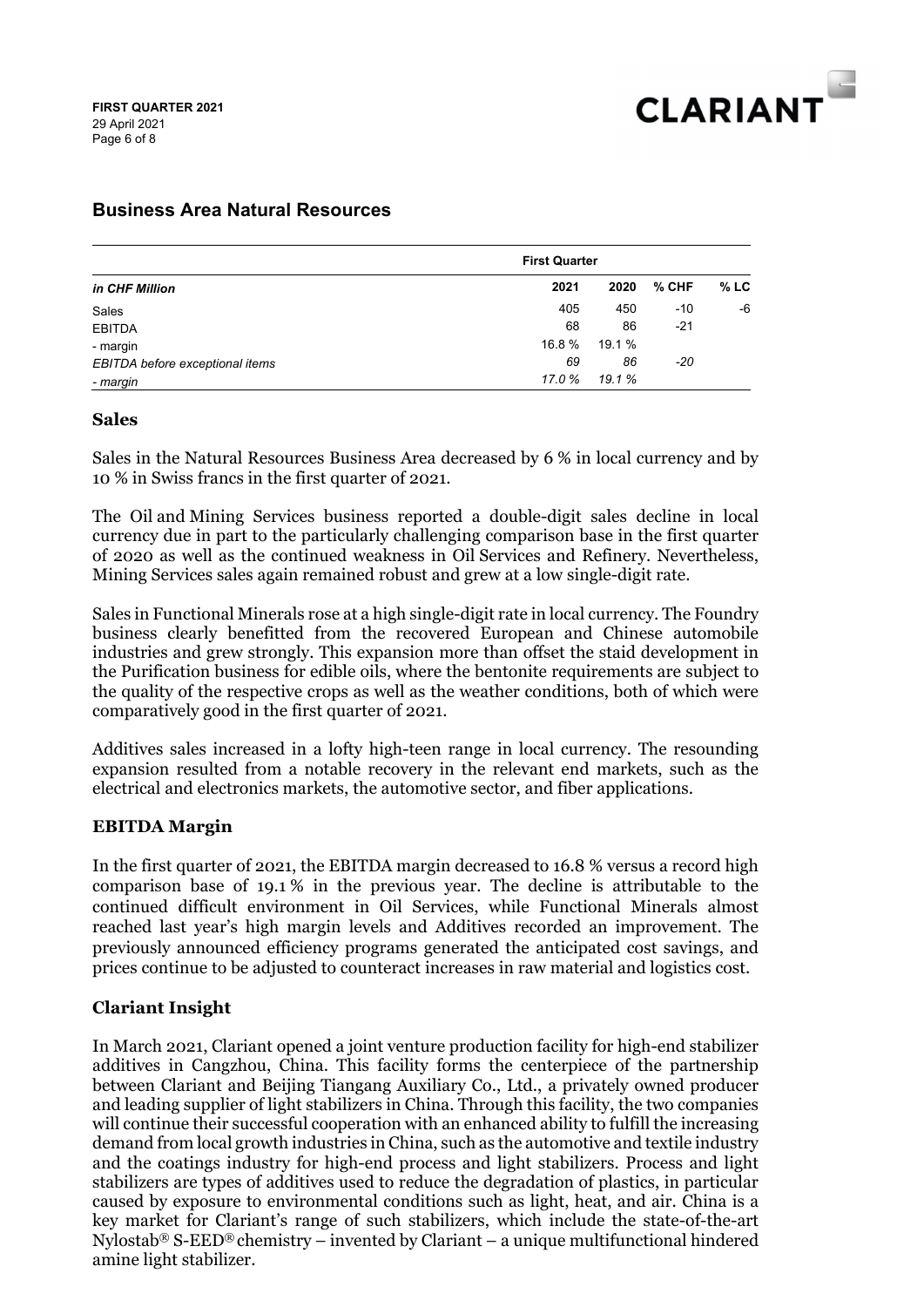

## **Discontinued Operations**

| in CHF Million                  |        | <b>First Quarter</b> |       |         |
|---------------------------------|--------|----------------------|-------|---------|
|                                 | 2021   | 2020                 | % CHF | $\%$ LC |
| Sales                           | 216    | 485                  | -55   | -54     |
| <b>EBITDA</b>                   | 24     | 34                   | $-29$ |         |
| - margin                        | 11.1 % | 7.0%                 |       |         |
| EBITDA before exceptional items | 29     | 69                   | -58   |         |
| - margin                        | 13.4%  | 14.2 %               |       |         |

As part of Clariant's portfolio optimization, the Business Units Pigments and Masterbatches and the Business Line Healthcare Packaging, which operated as a part of the Business Unit Masterbatches, were reclassified to discontinued operations in 2019.

On October 31, 2019, Clariant sold its Healthcare Packaging business to Arsenal Capital Partners. The sale of Clariant's Masterbatches business to Avient (formerly PolyOne) was completed on July 1, 2020.

#### **Sales**

In the first quarter of 2021, sales in discontinued operations decreased by 54 % in local currency and by 55 % in Swiss francs. However, on a like-for-like basis, comparing only Pigments performance, sales increased by 4 % in local currency and remained unchanged in Swiss francs. Both the Plastics as well as the Special Applications businesses reflected double-digit sales expansion.

## **EBITDA**

In the first quarter of 2021, the EBITDA decreased in absolute value year-on-year due to the divestment of the Masterbatches business. However, the profitability of the underlying Pigments businesses was positively impacted by the higher sales as well as the execution of the efficiency program, which generated cost savings of CHF 2 million in the first quarter.